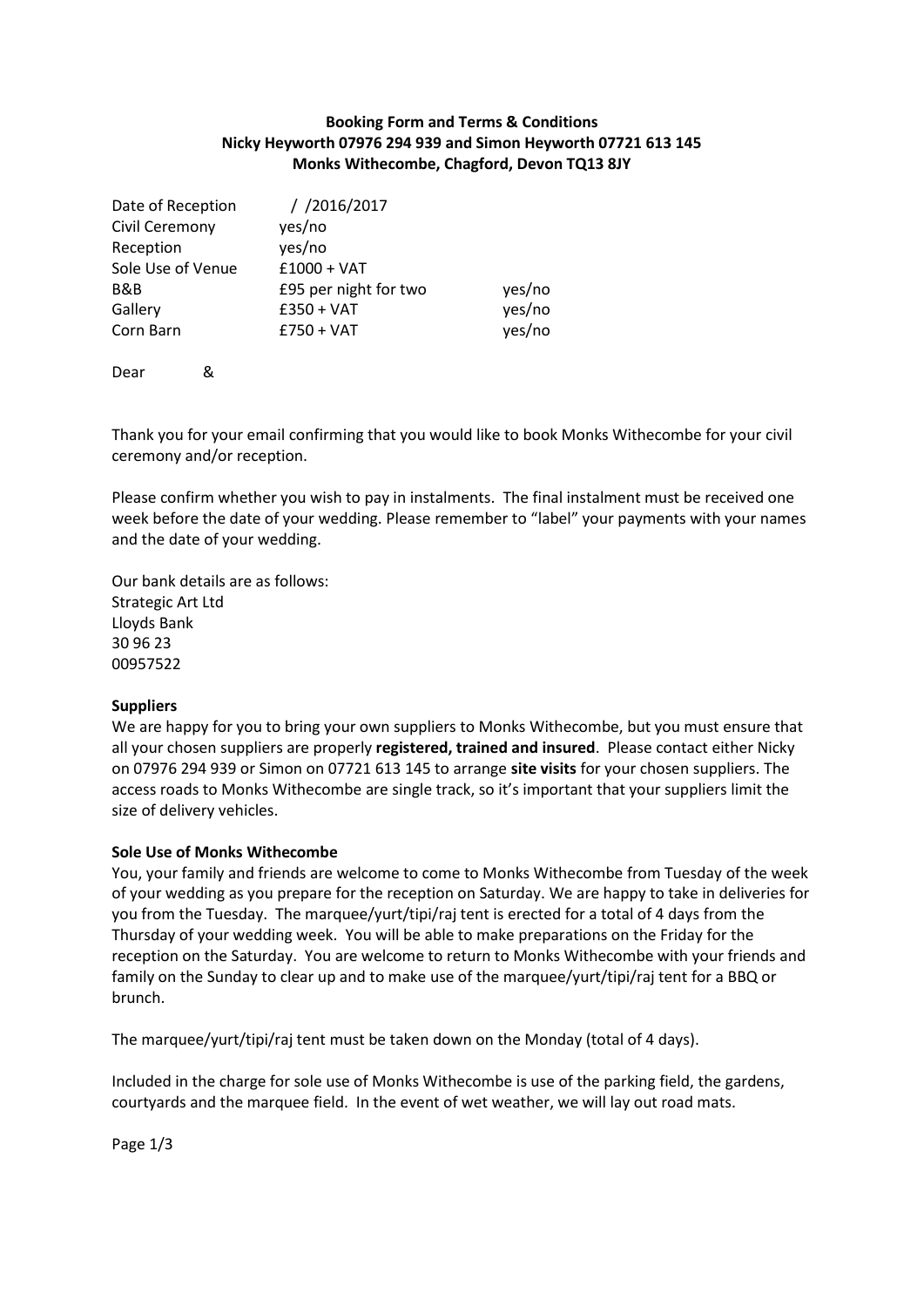You will have use of the dedicated 60 amp power supply, and understand that if you exceed 60 amps, you will need to hire a generator.

The water supply to the marquee field is from our well. The water is PH balanced and treated with UV, and the supply is able to meet normal requirements. If additional water is needed, please speak to Simon at Premier Luxury Loos on 07771 738 990 re hire of a water bowser.

### **Access and Transport**

We make every effort to ensure that your guests can arrive and leave Monks safely. The exit from the parking field is lit, and we will manage the exit from the parking field wearing high visibility vests. Please note that the access road from the A382 is single track, and that we strongly advise you to engage bus transport for the safety and convenience of your guests.

We can recommend Harveys Bus Ltd [www.harveysbus.com](http://www.harveysbus.com/) Harvey Bus Ltd Old Gasworks, Station Rd, Moretonhampstead, Newton Abbot TQ13 8SA on 01647 441221

In the event of wet weather, we will lay out road mats across the parking field.

### **Terms & Conditions**

Fireworks or Chinese lanterns are not allowed because we are surrounded by farms, with farm animals out in the fields.

Noise levels: The special environment of the Dartmoor National Park, and the rights of our neighbours to peaceful enjoyment of their properties, must be respected.

Under the terms of our premises licence music must be turned off at midnight and alcohol cannot be served or consumed after midnight. All guests must leave by midnight.

Sufficient trained bar staff must be engaged to ensure that Health and Safety standards are maintained and that there is no consumption of alcohol by minors.

Sheep and cows graze the fields between weddings. It is therefore essential that glass and other debris is not left in the field.

Caterers and bar staff are responsible for the removal of all rubbish and recycling material from the venue.

The dumping of hot liquids or oil onto the field is not permitted.

# **Unavailability of the Venue**

The owner may cancel bookings made if the property becomes unavailable for reasons beyond the owner's reasonable control, including without limitation: flooding; fire; significant damage to the property; or failure of utility services to the property. In this event we will refund to you any sums you have paid. The owner shall have no other liability to you.

### **Liability**

We will not be liable for any loss or damage suffered by you or any member of your party or to your or their property, except where such loss or damage is due to our negligence. If we are negligent, our liability to you will be limited to the loss or damage which was a foreseeable result of such negligence. Except in the case of death or personal injury resulting from our negligence, our total liability to you in respect of any breach of these Terms of Business or tort or other act or omission by us in connection with this contract shall be limited in aggregate to the price agreed to be paid by you for the right to use the property for the period agreed.

Page 2/3